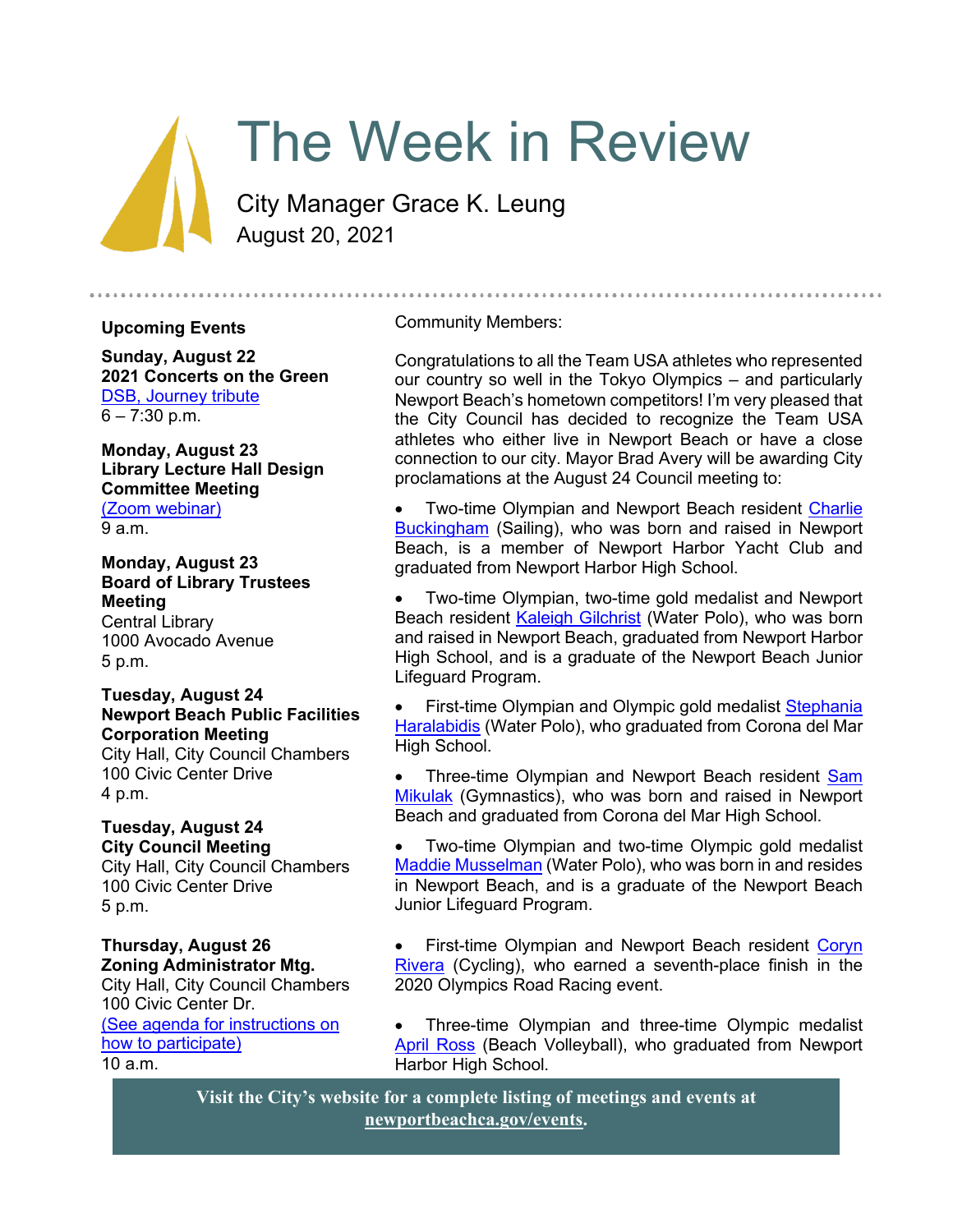• First-time Olympian and Olympic gold medalist [Alys Williams](https://www.teamusa.org/usa-water-polo/athletes/2/Alys-Williams) (Water Polo), who graduated from the Newport Beach Junior Lifeguard program and whose father, Robert Williams, served with the Newport Beach Fire Department as Lifeguard Operations Assistant Chief.

#### **COVID-19 Cases in Newport Beach**

As of August 19, the total cumulative number of COVID-19 cases in Newport Beach was 4,515, an increase of 123 from August 13. The total number of cases in Orange County as of August 13 was 278,417, an increase of 5,503 cases from August 13. The number of recovered COVID-19 patients countywide as of August 19 was 256,640. These figures are provided to Orange County by the California Department of Public Health.

#### **Record-Setting 2021 Junior Lifeguard Summer Program Concludes**

The 2021 Newport Beach Junior Lifeguard Program saw record enrollment, with about 1,650 junior lifeguards this year. While some activities were modified to accommodate evolving COVID-19 safety protocols, the energy and excitement were high as junior lifeguards participated in a more normal summer schedule.

In 2021 we were able to return to a full 7-week program based at the Balboa Pier and Newport Pier locations. We also saw the return of the Regionals Competition, Junior Lifeguard Open House, and the much-anticipated Monster Mile event, during which junior lifeguards run a mile and swim a mile.

Special thank you to Lifeguard Training Captain Mike Ure, Lifeguard Officer Andy Matsuyama, and Recreation Coordinator Cynthia Haritatos for their leadership and overall program management. Thank you also to our lifeguard instructors and group leaders who guided and shaped another wonderful summer for these kids.

#### **Residents Urged to Conserve Water as Drought Conditions Worsen**

More than 95% of the state of California is now experiencing [severe drought conditions,](https://www.drought.gov/states/california) and 47% of the state is in "exceptional drought" status, the worst category in the national drought monitoring system.

So far during this water year (measured from Oct. 1 through Sept. 30), rainfall in Orange County is 5.7 inches, only 45% of normal. Northern California is at 47% of normal.

To combat the drought, Governor Newsom has declared a Drought Emergency in 50 northern and central California counties, which includes mandatory reductions in water use. In July, Newsom signed an executive order asking all California residents to voluntarily reduce their water use by 15% compared to 2020 levels. State officials recommend simple actions such as reducing landscape irrigation, running dishwashers and washing machines only when full, finding and fixing leaks, installing water-efficient showerheads, and taking shorter showers.

Southern California has so far avoided mandatory water restrictions thanks to adequate groundwater and reservoir reserves. The groundwater basin managed by Orange County Water District, which supplies 75-95% of Newport Beach's water, is currently at, or just below, recommended operating levels. The remaining 5-25% of Newport Beach's water supply comes from the Metropolitan Water District of Southern California, which has reassured local agencies that the region has enough supply in reservoirs for the coming year.

However, another dry water year with higher temperatures could quickly put Newport Beach and other Orange County cities in a declared drought similar to the one in 2015-2017. At this time Newport Beach has not enacted any water restrictions beyond the state's voluntary 15% reduction. We encourage all residents to do their part to conserve water and meet the 15% voluntary reduction goal. For ways to cut back your household water usage, please visit our [water conservation webpage.](https://newportbeachca.gov/government/departments/public-works/water-quality-and-conservation/water-conservation)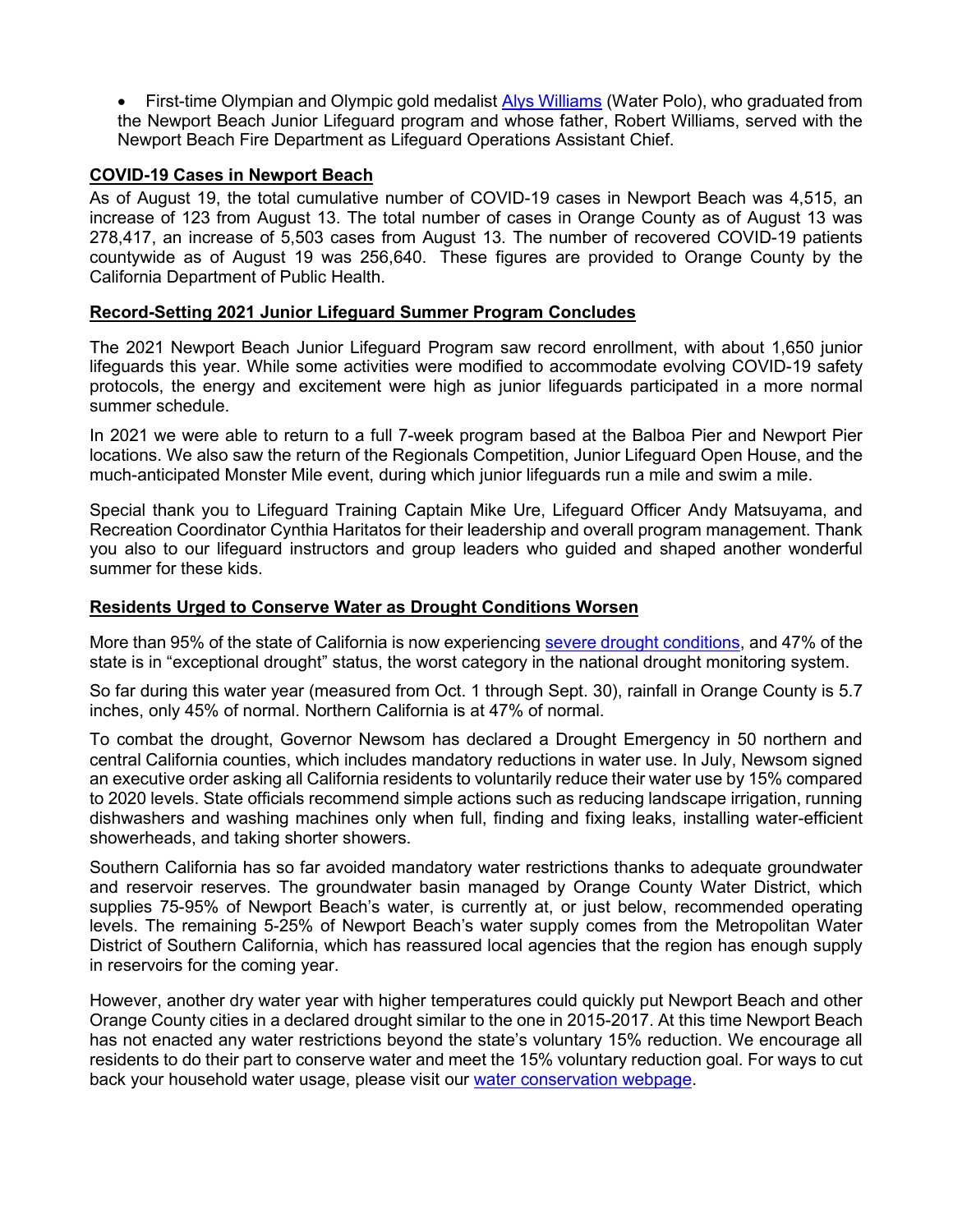# **Housing and Circulation Elements Update EIR Scoping Meeting and Comment Period**

The City held an in-person scoping meeting to seek public and interested agency comments on what environmental impacts should be studied in the draft Environmental Impact Report (EIR) for updating the Housing and Circulation Elements. About 16 people attended the meeting and commented on potential impacts on infrastructure, aesthetics/views, schools, and traffic, as well as increased demand on recreational opportunities.

If you could not make it to the meeting, written comments on the scope will also be accepted until 5 p.m. on September 9, 2021. To provide your comments, please email Senior Planner Benjamin Zdeba at [bzdeba@newportbeachca.gov.](mailto:bzdeba@newportbeachca.gov)

To view the Notice of Preparation (NOP) for the draft EIR, please visit [www.newportbeachca.gov/gpupdate](http://www.newportbeachca.gov/gpupdate) or check out [www.NewportTogether.com.](http://www.newporttogether.com/)

#### **Homelessness Update**

- City Net completed Emergency Housing Voucher application packets with two clients. The Emergency Housing Vouchers are funded by the American Rescue Plan Act of 2021 and allow people to pay affordable rent based on their fixed incomes. Six people experiencing homelessness in Newport Beach have been awarded vouchers so far and are working with a housing navigator to locate apartments. The voucher program is being administered by the Orange County Housing Authority.
- The City's Homeless Liaison Officer delivered a new bicycle, purchased with generous donations to the City's Good Giving program, to a recently housed man. The man experienced homelessness for 12 years before entering the Costa Mesa Bridge Shelter this summer. The shelter staff prepared a housing plan for the man and he now resides in his own apartment in Tustin. The bicycle will help the man commute to his new job.
- 14 people who had been experiencing homelessness in Newport Beach are now sheltered in the Costa Mesa Bridge Shelter.
- Five people experiencing homelessness in Newport Beach were enrolled into City Net services. City Net case managers ordered identifying documents for them, such as birth certificates and Social Security cards.
- City Net transported a client to a Telecare appointment. Telecare provides several programs to assist people with serious mental health conditions.
- Staff continues to provide food gift cards, support, and case management to a person sheltering in a motel while she awaits placement into permanent, supportive housing.

For a comprehensive look at the City's ongoing efforts to address homelessness, please visit our web site [at this link.](https://www.newportbeachca.gov/trending/community-issues/homelessness) To donate, please visit our [Good Giving Program web page.](https://newportbeachca.gov/trending/community-issues/homelessness/how-you-can-help)

### **Insider's Guide for the Newport Beach City Council Meeting on August 24, 2021**

Our next City Council meeting is Tuesday, August 24. Items that may be of interest are highlighted below. The entire agenda, and all reports, can be viewed [here.](https://www.newportbeachca.gov/Home/Components/Calendar/Event/64220/72)

There is no Study Session.

The Regular Meeting begins at 4 p.m. with a closed session. The Council will reconvene at 5 p.m. for open session, with the following items of note:

On the Consent Calendar is:

• A proclamation to end a local emergency regarding the infestation of an invasive algae species, *Caulerpa Prolifera,* in Newport Harbor. The Council declared the local emergency in May after a patch of the invasive algae was discovered near the China Cove area of Newport Harbor. The